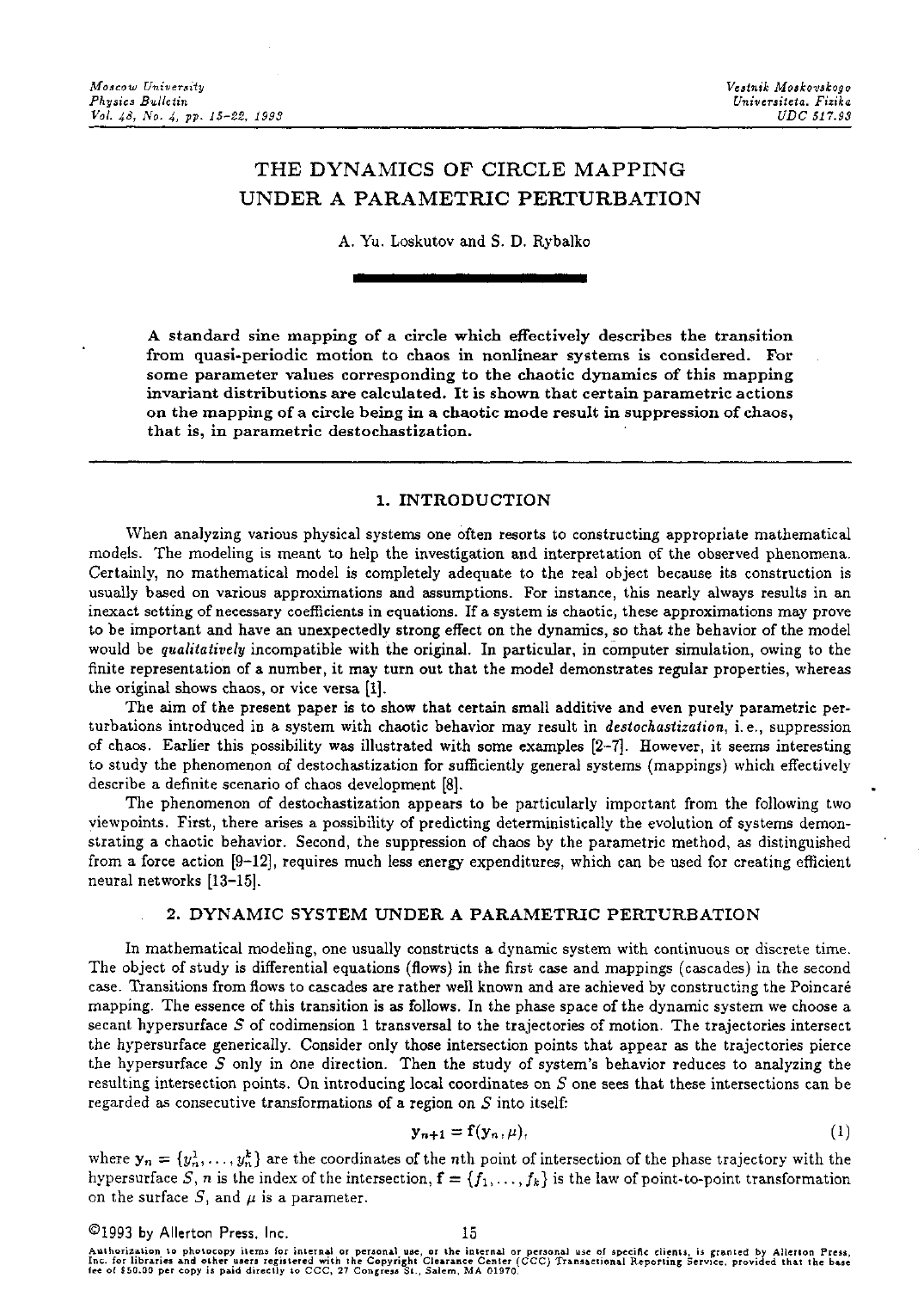There also exists a reverse construction enabling one to pass from mappings to flows  $[16]$ . As a mathematical model, a one-dimensional mapping is often considered, i.e., mapping (1) with  $k = 1$ :

$$
x_{n+1} = f(x_n, \mu). \tag{2}
$$

The description based en mapping (2) is also used when the dissipation in the system is sufficiently strong. In this case the points of intersection of the phase trajectory with the secant plane *S* fall on a nearly one-dimensional curve, and it is reasonable to describe such a curve by one-dimensional mappings. Onedimensional mappings also naturally appear regardless of differential equations. For example, the population size dynamics  $[17-19]$ , some nonlinear systems with periodic excitation  $[20, 21]$ , and a number of other systems [22, 23] are well described by Eq.  $(2)$ .

Every dynamic system is almost always subject to the action of various factors. These factors can be the environment, other systems, etc. The external action can be additive or multiplicative. In the first case, when using mapping (2), one must add to the right-hand side a definite quantity  $\xi_n$  corresponding to the external action:

$$
x_{n+1} = f(x_n, \mu) + \xi_n. \tag{3}
$$

If the function f involves the parameter  $\mu$  additively, such action can sometimes be regarded as a variation of the additive parameter depending on n:  $\mu = \mu(n) \equiv \mu_n$ . In this case mapping (3) is written as

$$
x_{n+1} = F(x_n, \mu_n), \tag{4a}
$$

where, we stress, the parameter  $\mu_n$  is involved in the function  $F$  *additively*.

In the second case the system is often described by means of equations or mappings with variable coefficients:

$$
x_{n+1} = f(x_n, \mu_n), \quad \mu_n \equiv \mu(n), \tag{4b}
$$

where the parameter  $\mu_r$  is no longer involved in the function f *additively* but *multiplicatively*. It is clear that mappings (4a) and (4b) are irreducible to each other.

An important app.ication of mappings  $(3)$  and  $(4a, b)$  arises in the consideration of a k-dimensional  $(k \geq 1)$  network of one-dimensional mappings (2). When the interaction (coupling) in the network proceeds parametrically, then for some problems the dynamics of such a system is described in the approximation of a single mapping ( 4a, b) from the network and the constantly acting parametric background formed by the other mappings. In the case of coupling produced in a general way, mapping  $(3)$  or a combination of  $(3)$  and  $(4a, b)$  is considered.

The variation of the parameter  $\mu_n$  from one iteration to another in mappings (4a) and (4b) can be interpreted as the action of the environment. If this action is nonperiodic, then, generally,  $\mu_n$  also varies non periodically. When the action is periodic, the sequence of values of  $\mu_n$  is formed by a set of subsequences of a length m:  $\mu_{n+m} = \mu_n, \, \mu_{n+k} \neq \mu_n, \, 1 \leq k \leq m$ .

Below we consider only periodic variations of  $\mu_n$ . What can the dynamics of mappings (4) be in this case? The answer to this question depends on the values the parameters  $\mu_1, \ldots, \mu_m$  take on. If each of them corresponds to a regular behavior of mapping (2), then it should be expected that mappings ( 4a, b) will also manifest a regular dynamics; at least this is unambiguously suggested by the numerical studies.

Now let  $\mu_i \in [\mu', \mu'']$ ,  $i = 1, ..., m$ , and let mapping (2) be in a chaotic evolution mode everywhere on the interval  $[\mu', \mu'']$ . This would seem to imply that mappings (4a) and (4b) should also demonstrate chaotic properties and have positive Lyapunov exponents. However, in the general case this is not so. It is well known [2-7] that up on a parametric action on a system of differential equations with a quasi-stochastic attractor the latter degenerates into a stable limit cycle. The parameter undergoing perturbation always remains in the region corresponding to the·existence of such an attractor [2, 3]. A similar result turns out to be true for mappings. For definite parameter values (we denote them  $\mu_i^d$ ,  $i = 1, \ldots, m$ ; the superscript "d" denotes "destochastization") satisfying the condition  $\mu_i^d \in [\mu', \mu'']$ , mappings (4a) and (4b) demonstrate a regular behavior.

To show this we consider a concrete mapping of a circle, which is often used when describing a transition of a system from quasi-periodic to chaotic oscillations.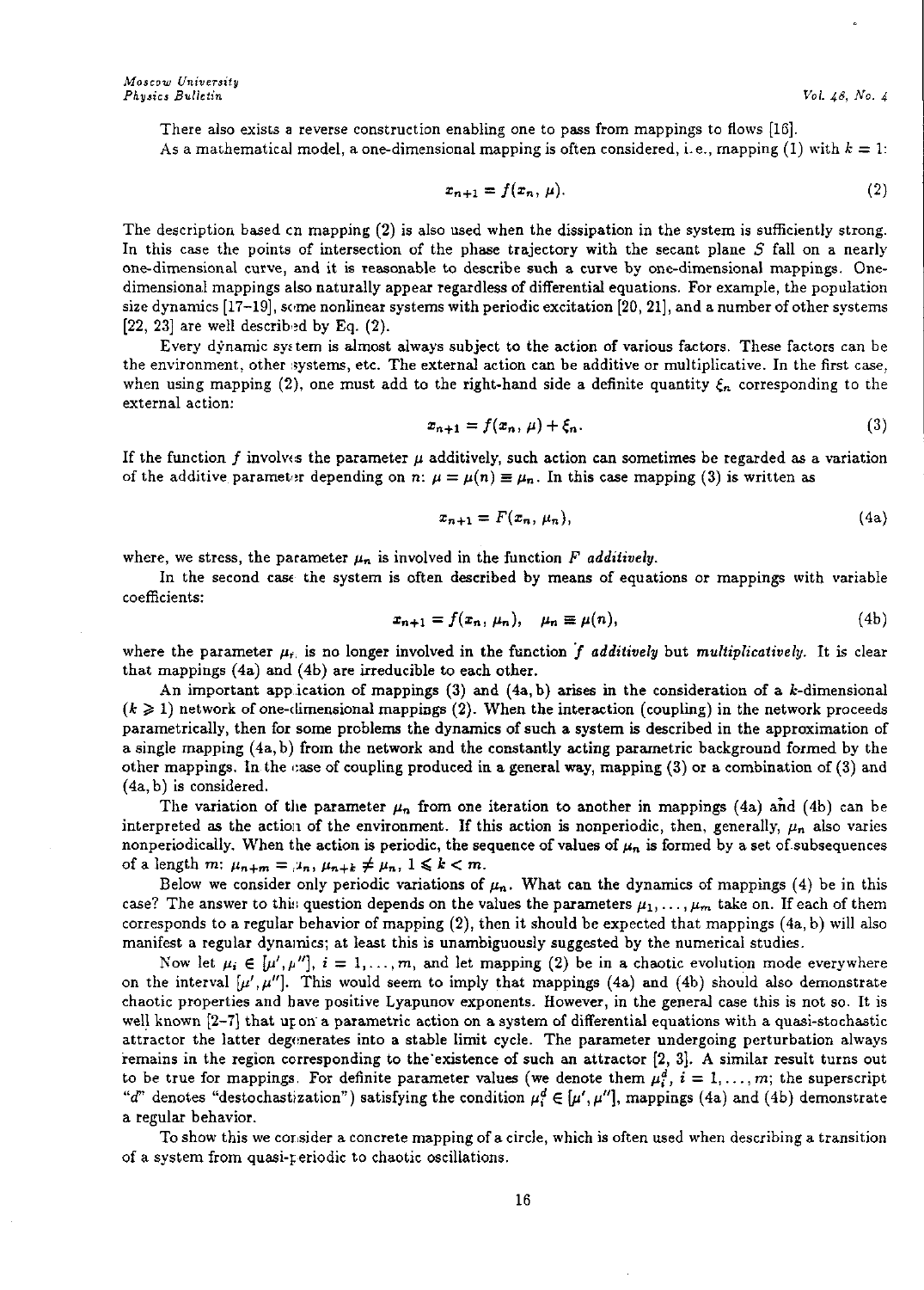*Moscow University Physics Bulletin Vol. 48, No. 4 Vol. 48, No. 4* 

### 3. PARAMETRJC PERTURBATIONS OF A CIRCLE MAPPING

In many cases the dynamics of a system describing a certain process can be represented as motion over an invariant torus with eigen frequencies  $\omega_1$  and  $\omega_2$ . If the frequencies are commensurable, i.e.,  $\omega_1/\omega_2 = k/m$ , where *k* and m are coprime numbers, then the phase trajectory closes up after *k* revolutions with respect to the coordinate  $\varphi$  and after m revolutions with respect to the coordinate  $\vartheta$  on the torus (Fig. 1 a). In this case the system dynamics is periodic, and the Poincare mapping (Fig. 1 b) represents a finite set of points on the secant plane that consecutively go into one another during iterations. When the frequencies  $\omega_1$  and  $\omega_2$  are incommensurable, i.e.,  $\omega_1/\omega_2$  is an irrational number, then for  $t \to \infty$  the phase trajectory covers the entire torus densely. In this case the system dynamics is quasi-periodic, and there exists an invariant closed curve of the Poincaré mapping. By means of a suitable mapping this curve can be transformed into a circle. Hence, the system behavior can be studied with the aid of a circle mapping.



Fig. 1

Phase trajectory on a torus for  $\omega_1/\omega_2 = 5/2$  (a) and Poincaré mapping as the function  $\varphi_{n+1}$ of  $\varphi_n$  (b).

Many problems, such as the periodically excited Josephson junction [24], some problems in chemical kinetics (25], etc. (26-28], lead to the study of a circle mapping.

Let us take the angle  $\varphi$  (Fig. 1b) as a coordinate on the torus. Then, in the general case, we have

$$
\varphi_{n+1} = f(\varphi_n, \mu) = \varphi_n + g(\varphi_n, \mu), \text{ mod } 2\pi,
$$
\n(5)

in the Poincare mapping, where  $\mu$  is a parameter and  $g(\cdot)$  is the shift with respect to  $\varphi$ . The value of  $\varphi$  and the function g are defined with an accuracy of  $2\pi$ . If the transformation f is smooth, then g is a smooth periodic function,  $g(\varphi + 2\pi, \mu) = g(\varphi, \mu)$ .

The function f can either be a monotonically increasing one on the interval  $[0, 2\pi]$  (one-to-one function) or it can have a maximum and a minimum (i.e., non-one-to-one function). For a monotonic function  $f$  the charaCter of the dynamic of mapping (5) is determined by the rotation number, which can be written *as* 

$$
\rho = \lim_{n \to \infty} \frac{1}{2\pi} \frac{f^{(n)} - \varphi_0}{n},\tag{6}
$$

where  $f^{(n)} = f \circ f \circ \cdots \circ f$  is the *n*th iteration of the mapping. If  $\rho$  is a rational number,  $\rho = p/q$ , then the n times

mapping of the circle has the same number of stable and unstable periodic orbits (cycles) of period *q* that wind themselves around the circle  $p$  times. Almost all the other orbits tend to stable cycles so that for a rational  $\rho$  the mapping dynamics is periodic.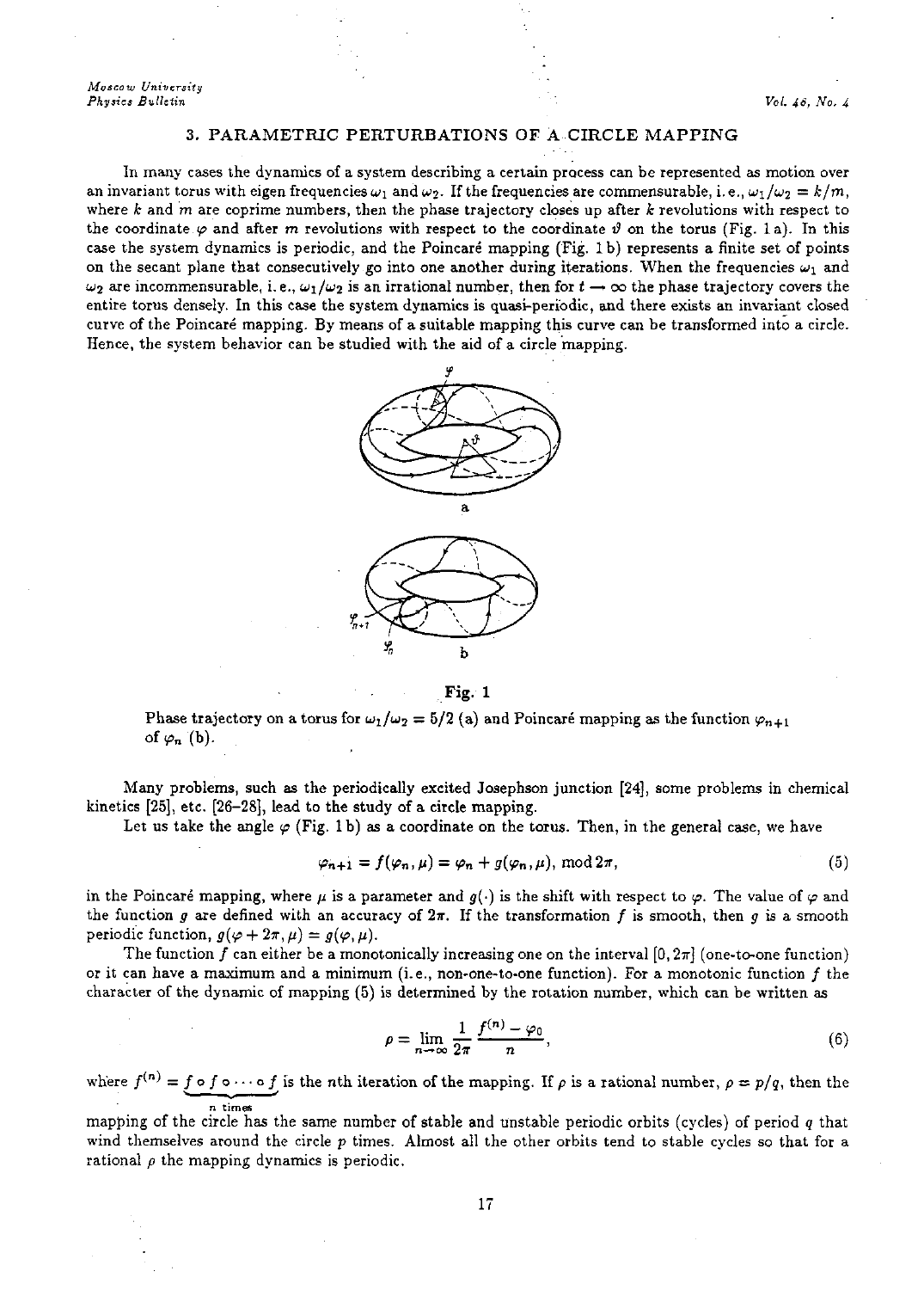#### *Moscow University Physf.cs Bulletin Vol. 4.8, No. 4*

When the rotatior: number is irrational, the orbit of almost every point turns out to be dense on the circle.

For a non-one-to-cne function  $f$ , the mapping of the circle can have very complex modes of behavior. Moreover, for such a function  $f$  there can coexist two different types of chaos or a cycle and a chaos in different regions of the parameter space.

The object of our investigation will be the so-called *sine* (or standard) mapping of a circle:

$$
\varphi_{n+1} = f(a, b, \varphi_n) = \varphi_n + a + b \sin \varphi_n, \bmod 2\pi,
$$
\n<sup>(7)</sup>

where *a* and *b* are parameters. For  $b < 1$  the function f is a  $C^{\infty}$ -diffeomorphism. Depending on the rotation number (6), which can be rational or irrational, the mapping of the circle demonstrates periodic or quasi-periodic dynamics, respectively. For this case the mapping is rather thoroughly studied [29, 30].

For  $b > 1$  the function f is no longer a diffeomorphism, and mapping (7) does not define a one-to-one transformation. Therefore for certain values of the parameters *a* and *b* mapping (7) can be in a bistable state: it can admit of d\_fferent rational rotation numbers (6) depending on the initial  $\varphi_0$ . Moreover, as was shown numerically in [3 l, 32] and proved analytically in [33], for *b* > 1 and certain relationships between the parameters *a* and b, mapping (7) has no stable periodic trajectories of any period, i.e., it behaves chaotically and is characterized by a positive Lyapunov exponent.

Let us fix the parameter  $b = \text{const} > 1$  and denote by  $A_c$  the set of values of the parameter *a* corresponding to the chaotic dynamics of the circle mapping  $(7)$ . As the number of iterations *n* increases, let the parameter *a* vary periodically with period *m* according to (4a and b):  $a = a(n) \equiv a_n$ ,  $a_{m+n} = a_n$ , and  $a_{k+n} \neq a_n$  for  $1 \leq k < m$ . Then mapping (7) can be written in the form

$$
\varphi_{m(n+1/m)} = \varphi_{mn} + a_1 + b \sin \varphi_{mn},
$$
  
\n
$$
\varphi_{m(n+2/m)} = \varphi_{m(n+1/m)} + a_2 + b \sin \varphi_{m(n+1/m)},
$$
  
\n
$$
\dots
$$
  
\n
$$
\varphi_{m(n+1)} = \varphi_{m(n+1-1/m)} + a_m + b \sin \varphi_{m(n+1-1/m)},
$$
  
\n
$$
\varphi_{m(n+1)+1} = \varphi_{m(n+1)} + a_1 + b \sin \varphi_{m(n+1)}, \text{ mod } 2\pi,
$$
  
\n(8)

Suppose that in this relation we have  $a_i \in A_c$ , i.e., any value of  $a_1, \ldots, a_m$  in (8) corresponds to a chaotic mode of unperturbed mapping (7). In this case, in an analysis of mapping (8), one would expect that, since each "link" corresponding to a concrete value of  $a_j \in A_c$ ,  $1 \le j \le m$ , manifests chaotic properties, mapping (8) on the whole would also have a chaotic behavior. However, this is not always the case. Among the possible values of  $a_i \in A_c$ ,  $i = 1, \ldots, m$ , there are definite  $a_i^d \in A_c$  for which mapping (8) generates stable cycles of finite period, i.e., destochastization takes place.

To analyze mapping (8) in detail we take, for simplicity,  $m = 2$ . Then the parameters  $a_1, a_2 \in A_c$  form a 2-cycle, and (8) is rew,itten as

$$
\varphi_{2n+1} = \varphi_{2n} + a_1 + b \sin \varphi_{2n},
$$
  

$$
\varphi_{2n+2} = \varphi_{2n+1} + a_2 + b \sin \varphi_{2n+1}, \text{ mod } 2\pi.
$$
 (9)

As a criterion for chaotic or regular behavior of the mappings can serve the Lyapunov exponent calculated by the formula

$$
\Lambda(x_0) = \lim_{k \to \infty} \frac{1}{k} \sum_{i=0}^{k-1} \ln \left| \frac{df}{dx} \right|_{x_i}.
$$
\n(10)

If  $\Lambda(x_0) > 0$ , then for the given  $x_0$  the mapping generates nonperiodic sequences that do not tend to periodic ones with increasing number *n* of iterations. In the case  $\Lambda(x_0) < 0$ , the mapping has a periodic dynamics.

Prior to analyzing mapping (9) and determining the destochastization parameters  $a_{1,2}^d \in A_c$ ,  $b =$ const  $> 1$ , it is necessary to take into account several important arguments. First assume that circle mapping (7) has a stable *k*-cycle for  $a = a_1$  and a stable *l*-cycle for  $a = a_2$  (for the same value of  $b = \text{const}$ ). Recall that for the numerical observation of a cycle of any multiplicity it is necessary to perform preliminary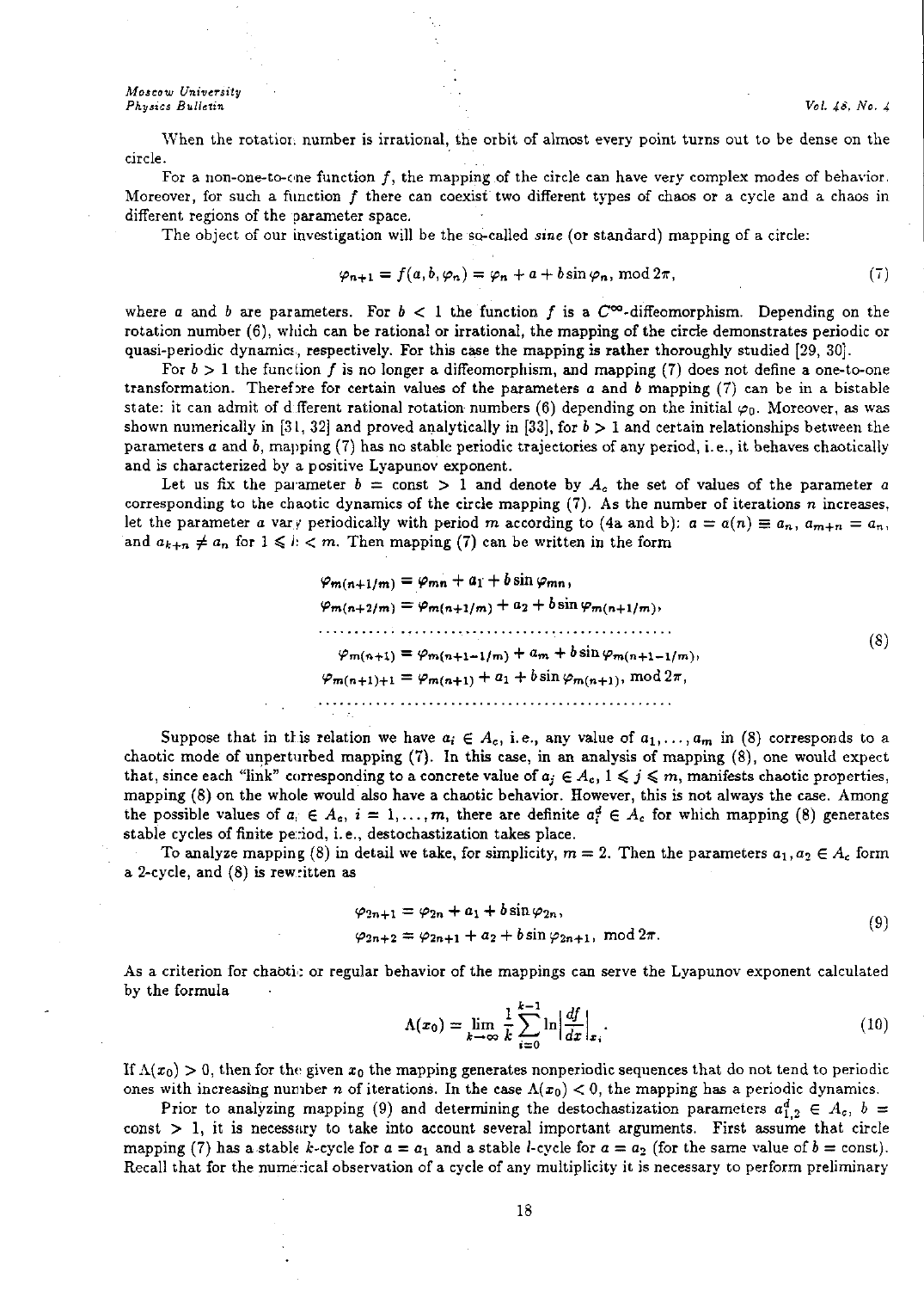iterations (whose number can sometimes be quite large) to avoid transient processes. Denote by  $N_{\rm min}$  the minimum number of iterations after which the mapping attains the cycle for fixed parameter values. If the initial  $\varphi_0$  is chosen so that the iterations fall on the cycle at once, then we have  $N_{\text{min}} = 0$ . However, it is practically impossible to choose such initial conditions for a complicated cycle, and the probability of random attainment of the cycle is equal to zero. Consequently, for  $\varphi_0$  that is not specially selected, mapping (9) may demonstrate highly diverse types of behavior because, generally, the minimum numbers of iterations for mapping (7) are different:  $N_{\text{min}}^{(1)}$  for  $a = a_1$  and  $N_{\text{min}}^{(2)}$  for  $a = a_2$ . In this case the representing point remains sufficiently long in the transient state, so that on the whole, the dynamics of mapping (9), though regular, can be very complex in some cases.

We now assume that mapping (7) demonstrates a chaotic dynamics for both  $a = a_1$  and  $a = a_2$ ,  $b=$  const  $> 1$ . In this case, too, definite numbers of preliminary iterations are needed for the system to demonstrate steady behavior:  $N_{\min}^{(1)}$  for  $a = a_1$  and  $N_{\min}^{(2)}$  for  $a = a_2$ . If the initial conditions are again chosen so that  $\varphi_n$  falls on a chaotic trajectory, then  $N_{\min} = 0$ . When the values of  $a_1$  and  $a_2$ can be expected that the regions occupied by the chaotic trajectories  $\varphi_0^1, \varphi_1^1, \varphi_2^1, \ldots, \varphi_n^1, \ldots$  (for  $a = a_1$ ) and  $\varphi_0^2$ ,  $\varphi_1^2$ ,  $\varphi_2^2$ ,...,  $\varphi_n^2$ ,... (for  $a=a_2$ ) overlap for  $n\to\infty$ . In other words, in circle mapping (7) there are coinciding values of  $\varphi_0$  for which both  $N_{\text{min}}^{(1)} = 0$  and  $N_{\text{min}}^{(2)} = 0$  for  $a = a_1$  and  $a = a_2$ , respectively.

Thus, for a correct transition from unperturbed mapping (7) to perturbed mapping (9) with the condition  $a_1, a_2 \in A_c$ , it is necessary to set  $\varphi_0$  in (9) so that  $N_{\min}^{(1)} \big|_{a=a_i} = 0$ ,  $i = 1, 2$ . The same refers to the more complex mapping (8) as well. The fulfilment of these conditions ensures that perturbed mapping (9) or (8) will not undergo complex transient processes corresponding to different values of  $N_{\min}^{(i)}$ ,  $i = 1, 2, ..., m$ .

For the condition  $N_{\min}^{(i)}\big|_{a=a_i} = 0, i = 1, 2, ..., m$ , to be satisfied it is necessary to calculate the probability distribution  $P_i(\varphi)$  for each  $a_i$ ,  $i = 1, 2, ..., m$ , in mapping (7) and to find the values of  $\varphi$  for which  $P_i$ overlap. The distribution  $P(\varphi)$  characterizes the probability for the representing point of the circle mapping to fall at a given point in the interval  $[0, 2\pi]$  for  $n \to \infty$ . For stable k-cycles the distribution  $P(\varphi)$  is a superposition of delta functions located at the fixed points corresponding to this cycle. In the case of chaotic dynamics the distribution  $P(\varphi)$  may have a finite value in some intervals of values of  $\varphi$  within the range  $[0, 2\pi]$ .

We now come back to mapping (9). The easiest way to make the condition  $a_1, a_2 \in A_c$  hold is to select a discrete step  $\Delta a$  with respect to the parameter  $a, b = \text{const} > 1$  and to determine *discrete* intervals  $D_i(\Delta a, b)$  where mapping (7) demonstrates chaotic behavior. For example, for  $b=2.0$ ,  $\Delta a = 10^{-3}$ , and  $\varphi_0 = 5.0$  these intervals in the region  $2 \le a \le 5$  are  $D_1 = [2.001; 2.033], D_2 = [2.035], D_3 = [2.037],$ *D4* = [2.039; 2.062], *Ds* = [2.064; 2.109], *D•* = [2.111; 2.135], *D1* = [2.137; 2.158], *D8* = [2.160; 2.178],  $D_9 = [2.180], D_{10} = [2.182, 2.241], D_{11} = [2.243, 2.279], \text{ and } D_{12} = [2.281, 2.342].$  Next, for each of the points belonging to the chosen interval (or intervals)  $D_i(\Delta a, b)$  it is necessary to calculate the probability distributions  $P(\varphi)$ , to determine their overlap regions with respect to  $\varphi$ , to choose the initial value  $\varphi_0$  for mapping (9), and only after that to find the parameters  $a_1^d$ ,  $a_2^d \in A_c$ , for which  $\Lambda(\varphi_0) < 0$  in (9). It is easy to see that the suggested method of search for destochastization parameters  $a_{1,2}^d$  is very laborious. And in the case we have  $m > 2$  in mapping (8), it becomes inoperative at all. Nevertheless, for mapping (9) we managed to determine numerically the set of values of  $a_1^d$ ,  $a_2^d \in A_c$  for which the mapping generates stable cycles of finite period.

The stable cycle of shortest period (equal to 6) in mapping (9) appears for  $b = 2.3$ ,  $a_1^d = 2.832$ ,  $a_2^d = 2.833$ , and  $\varphi_0 = 5.68$ . It is formed by the following fixed points:  $\varphi_1^* = 0.4430$ ,  $\varphi_2^* = 0.8887$ ,  $\varphi_3^* = 4.2610$ ,  $\varphi_4^* = 5.0244$ ,  $\varphi_5^* = 5.5061$ , and  $\varphi_6^* = 5.6674$ . The probability distribution  $P(\varphi)$  for the indicated values of the parameters  $a_1, a_2$ , and b are shown in Fig. 2a and b, where it is seen that  $P(\varphi)|_{a_1}$  and  $P(\varphi)|_{a_2}$  have much in common and overlap with respect to  $\varphi$  in several places.

For  $b = 2.0$ ,  $\Delta a = 10^{-3}$ , and the discrete interval  $D(\Delta a, b) = D_1 \cup D_2 \cup D_3 \cup D_4$  of chaotic behavior (see above), the destochastization regions of mapping (9) in the space of parameters  $(a_1, a_2)$  are shown in Fig. 3.

For  $m > 2$  the investigation of mapping (8) becomes much more complicated. However, the destochastization phenomenon takes place in this case as well. We managed to reveal the possibility of chaos suppression up to the value of  $m = 8$ . A further increase of  $m$  encounters substantial technical difficulties and therefore was not carried out.

Thus, a definite variation of an *additive* parameter (that can be regarded not only as a parametric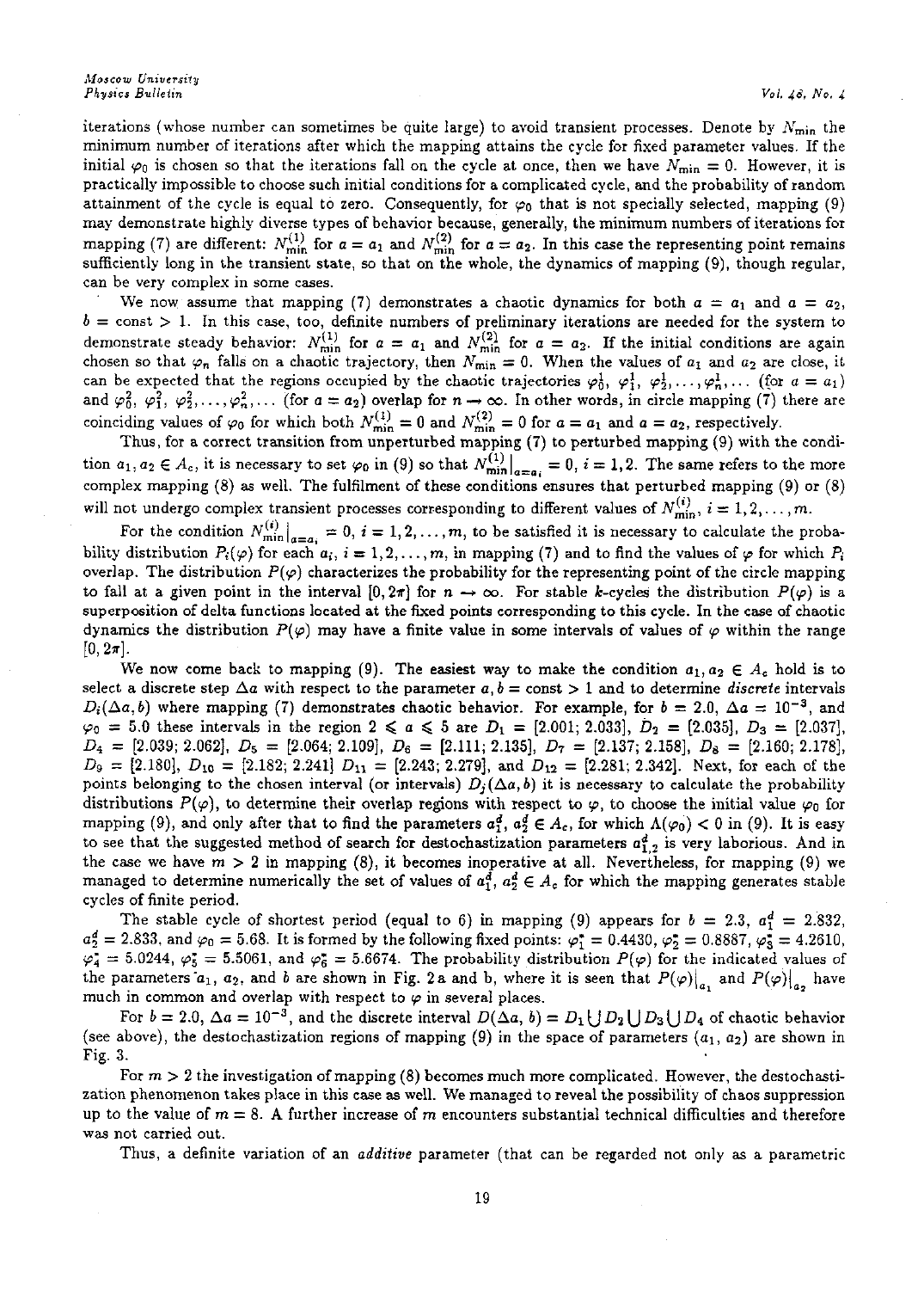

$$
Fig.~2
$$

Probability distribution for mapping (7):  $b = 2.3$ ;  $a = 2.832$  (a) and  $a = 2.833$  (b).



#### Fig. 3

Regions of destochastization of mapping (9) in the interval  $D = D_1 \bigcup D_2 \bigcup D_3 \bigcup D_4$ .

action but sometimes as a force action (see  $(4a)$ ) results in degeneration of the chaotic behavior and in system transition to the .node of stable regular oscillations. We now discuss the case of multiplicative action on the system, which corresponds to the above mentioned mapping (4b).

Let *b* be the control parameter,  $b = b(n) \equiv b_n$ , and the parameter *a* remain constant in the circle mapping (7). Then it is necessary to set  $a_1 = a_2 = \cdots = a_m = a$ ,  $b = b_n > 1$ ,  $b_{m+n} = b_n$ , and  $b_{k+n} \neq b_n$ for  $1 \leqslant k < m$  in mapping (8). However, as follows from the numerical analysis, these changes will not affect the main conclusions. Among the various values of  $b_i \in B_c$ ,  $i = 1, \ldots, m$ ,  $a = \text{const}$ , for which circle mapping (7) shows chaotic behavior, there are definite values  $b_i^d \in B_c$  resulting in transition of the perturbed mapping (8) from the mode of steady chaotic oscillations to a periodic mode. Here  $B_c$  is the set of values of the parameter  $b > 1$ ,  $a = \text{const}$ , corresponding to the chaotic dynamics of mapping (7). Following the above plan, we managed to reveal this transition for the values  $2 \leq m \leq 5$ . For instance, for  $m = 2$ ,  $a = 2.8$ ,  $b_1^d = 2.447$ , and  $b_2^d = 2.154$ , mapping (8) generates a stable 6-cycle formed by the points  $\varphi_1^* = 4.291781$ ,  $\varphi_2^* = 4.851670$ ,  $\varphi_3^* = 5.228366$ ,  $\varphi_4^* = 5.893849$ ,  $\varphi_5^* = 1.481846$ , and  $\varphi_6^* = 0.442959$ . For  $m = 3$ ,  $a = 2.8$ ,  $b_1^d = 2.511, b_2^d = 2.512$ , and  $b_3^d = 2.513$ , a 16-cycle becomes stable; for  $m = 4$ ,  $a = 2.8$ ,  $b_1^d = 2.438$ ,  $b_2^d = 2.439$ ,  $b_3^d = 2.460$ , and  $b_4^d = 2.470$ , a 12-cycle is stable, etc. Generally speaking, for the same values of m and *a* and different  $b_1^d, \ldots, b_m^d$ , mapping (8) can generate cycles of various multiplicities.

Hence, certain perturbations of the parameter that enters the system multiplicatively result *in* the appearance of order from. chaos, i.e., in destochastization.

#### 4. CONCLUSION

A mathematical description of physical systems always necessarily involves some approximations. Usually these approximation: do not take into account small external perturbations. As a rule, it is assumed that the latter can be neglected. However, as follows from the aforesaid, this is not always legitimate. Irrespective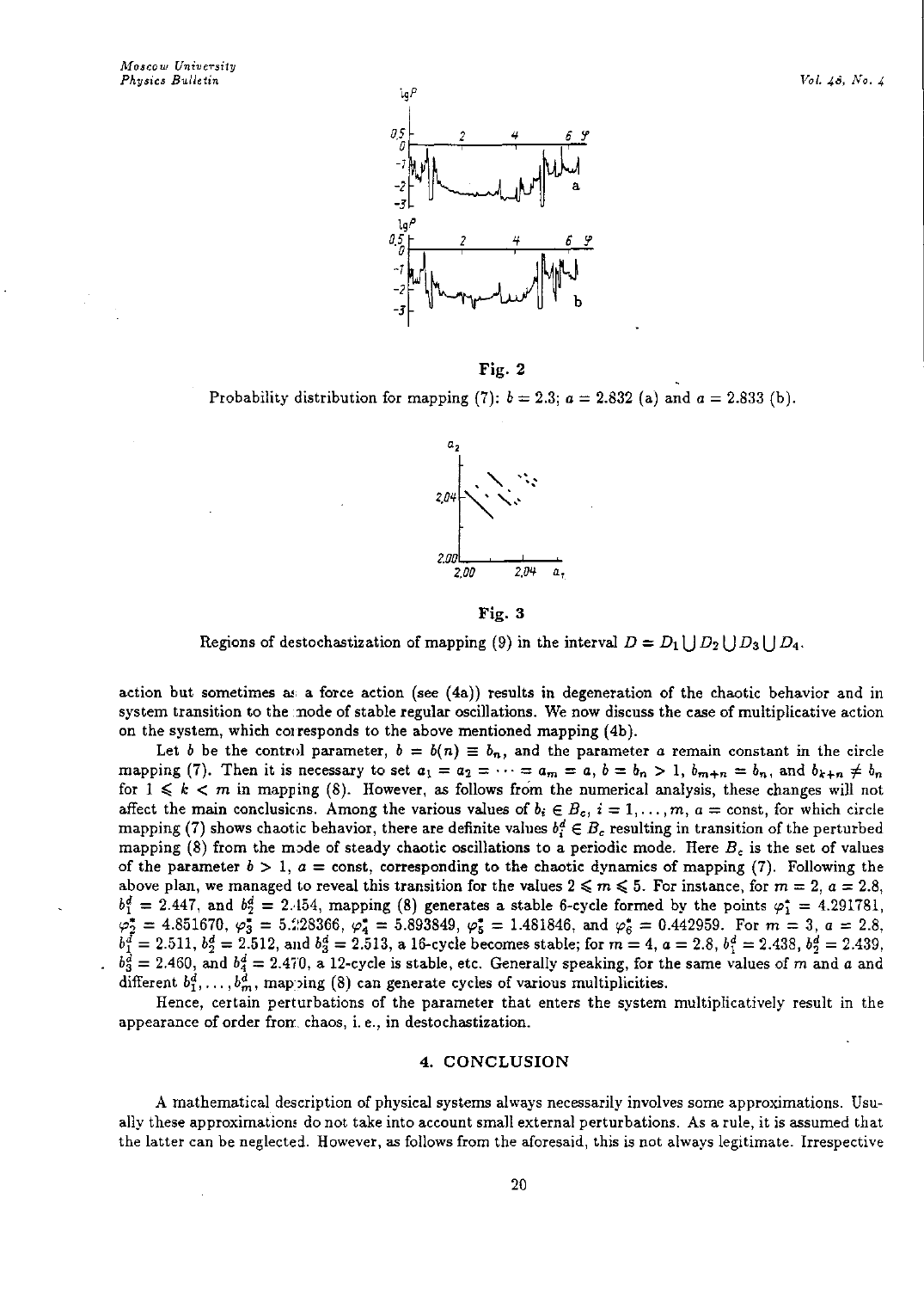of whether they enter the equations additively or multiplicatively, small external periodic variations of the **parameters may lead to a qualitatively incorrect idea of the dynamics of the simulated system, and it is not**  known in advance whether these periodic perturbations should be included in the mathematical model or **can be neglected. Therefore, when modeling systems with chaotic behavior, one should be very careful in interpreting the numerical calculation results.** 

What has been said also refers to systems in which chaos is created by an infinite chain of periodduplication bifurcations and is effectively described by means of quadratic mappings (34].

**Another important aspect of the presented results is the phenomenon of self-organization. Destochastization is probably ari integral element of self-organization processes in various systems when the observable**  order originates from a well-developed chaos. And, although we have described the parametric destochastiza**tion only for localized systems, it is probable that in distributed media an analogous situation can take** place~ **a spatial-temporal ordering is attained. Preliminary numerical studies in this area indicate that a definite parametric action on distributed systems sometimes leads to formation of complex ordered spatial-temporal patterns.** 

This work was partly supported by the Faculty of Applied Mathematics at the Russian Open University.

#### REFERENCES

- 1. R. M. Corless, C. Essex, and M. A. H. Nerenberg, *Phys. Lett.*, vol. 157A, p. 29, 1991.
- 2. V. V. Alekseev and A. Yu. Loskutov, in: *Problems in Ecological Monitoring and Ecosystem Modeling*  (in Russian), vol. 8, p. 175, Leningrad, 1985.
- 3. A. Yu. Loskutov, VINITI Typescript no. 4802-B87, Moscow, 1987.
- 4. D. A. Gribkov and Yu. I. Kuznetsov, *Vest. Mosk. Univ. Fiz. Astron.,* vol. 30, no. 1, p. 83, 1989.
- 5. R. Lima and M. Pettini, *Phys. Rev.,* vol. A41, p. 726, 1990.
- 6. E. Ott, G. Grebogi, and J. A. Yorke, *Phys. Rev. Lett.,* vol. 64, p. 1196, 1990.
- 7. A. Hubler, *Helv. Phys. Acta,* vol. 62, p. 343, 1989.
- 8. A. Yu. Loskutov and A. S. Mikhailov, *An Introduction to Synergetics* (in Russian), Moscow, 1990.
- 9. Yu. I. Neimark and P. S. Landa, *Stochastic and Chaotic Oscillations* (in Russian), Moscow, 1987.
- 10. G. I. Dykman, P. S. Landa, and Yu. I. Neimark, *Chaos, Solitons and Fractals,* vol. 1, p. 339, 1991.
- 11. E. A. Jackson and A. Kodogeorgiou, *Physica D,* vol. 54, p. 253, 1992.
- 12. E. A. Jackson and A. Hubler, *Physica D,* vol. 44, p. 407, 1990.
- 13. A. Yu. Loskutov and V. M. Tereshko, in: *Proc. IJCNN'91 on Neural Networks,* World Sci., Singapore, 1992.
- 14. G. Bast\, et al., in: *Neurocomputers and Attention,* vol. 1, p. 151, New York, 1991.
- 15. A. Yu. Loskutov and V. M. Tereshko, in: I. Aleksander and J. Taylor, eds., *Artificial Neural Networks II,* Brighton, UK, 1992.
- 16. S. Smale, *Bull. Amer. Math. Soc.,* vol. 73, pp. 747-817, 1967.
- 17. A. P. Shapiro and S. P. Luppov, *Recurrence Equations in the Theory of Population Biology* (in Russian), Moscow, 1983.
- 18. G. Varley, G. Gradwell, and M. Hassell, *Insect Population Ecology,* Univ. California Press, Berkeley, 1973.
- 19. G. Oster and J. Guckenheimer, in: J. E. Marsden and M. McCracken, *The Hopf Bifurcation and Its Applications,* Springer-Verlag, New York, London, 1976.
- 20. R. Perez and L. Glass, *Phys. Lett.,* vol. 90A, p. 441, 1982.
- 21. J. Hescheler and R. Speicher, *Eur. Biophys. J.,* vol. 17, p. 273, 1989.
- 22. M. Feigold , D. L. Gonzales, O. Piro, and H. Vitturo, *Phys. Rev.*, vol. A37, p. 4060, 1988.
- 23. A. N. Sharkovskii, S. F. Kolyada, A. G. Sivak, and V. V. Fedorenko, *Dynamics of One-Dimensional Mappings* (in Russian), Kiev, 1989.
- 24. P. Bak, T. Bohr, and M. N. Jensen, in: B. L. Hao, ed., *Directions in Chaos II,* Singapore, 1988.
- 25. M. Dolnik, I. Schreiber, and M. Marek, *Phys. Lett.,* vol. lOOA, p. 316, 1984.
- 26. P. Mandel and P. Kapral, *Opt. Commun.,* vol. 47, p. 151, 1983.
- 27. L. Glass, *Chaos,* vol. 1, p. 13, 1991.
- 28. L. Glass and M. C. Mackey, *From Clock to Chaos. The Rhythms of Life,* Princeton, 1988.
- 29. V. I. Arnol'd, *I=v. Vuzov. Ser. Matern.,* vol. 25, p. 21, 1961.